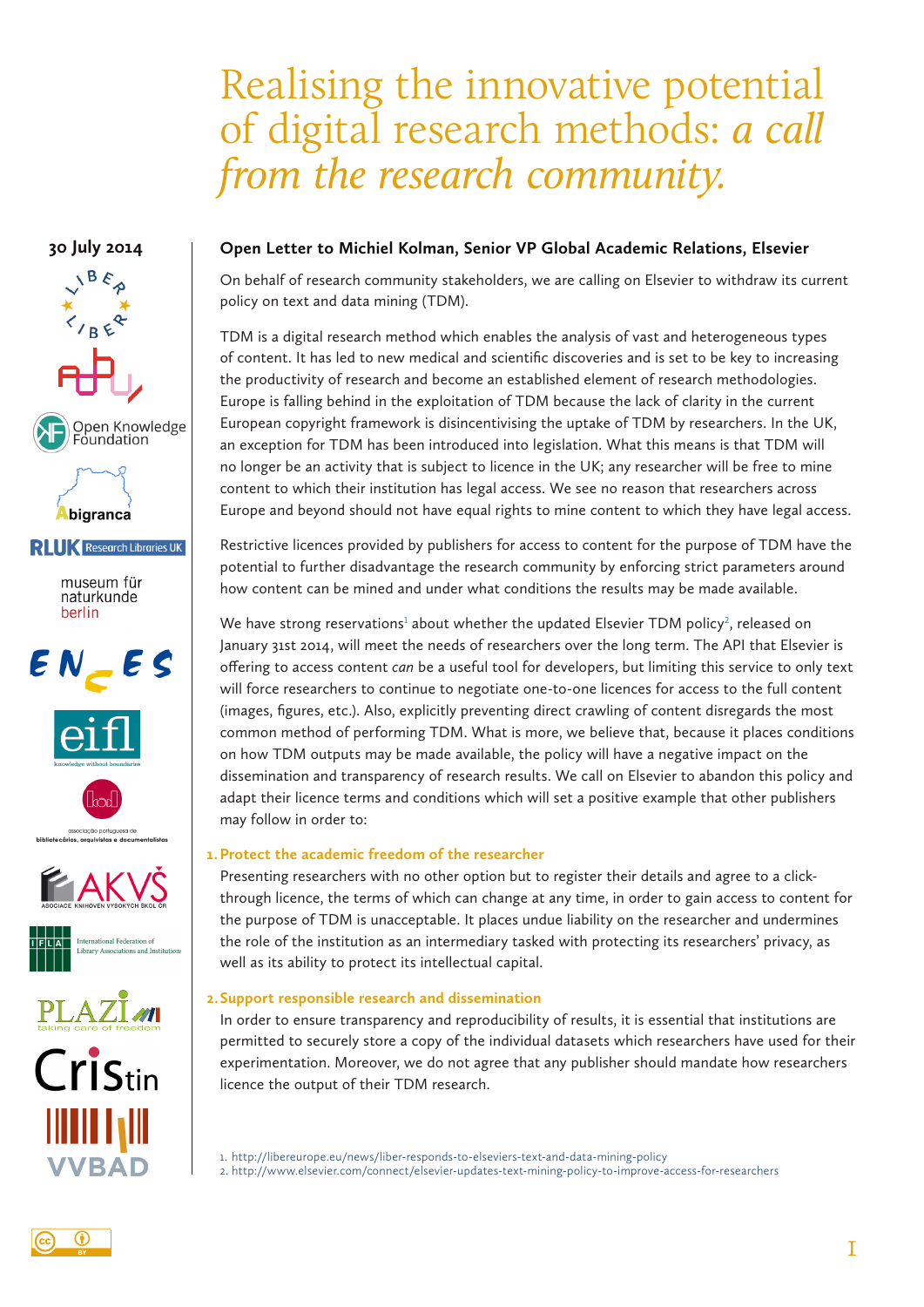

**CESAER** 

onterence of european scho<br>or advanced engineering edu<br>nd research

## **3. Prevent the creation of a monopoly**

The licence for access to content should not limit the choice of text and data mining tools available to researchers, neither those developed by the researcher themselves or provided by a third party.

### **4.Make technological prevention measures a last resort**

Rather than putting technical measures in place to prevent crawling by robots, publishers should encourage the adoption of protocols for responsible crawling of content, which would ensure that the load placed on publishers' servers by TDM activities remains negligible.

### **5. Deliver value for money**

Research institutions are already paying a significant amount to Elsevier and other publishers for electronic access to journals. Given this significant revenue, we believe that publisher infrastructure should be robust enough to cope with the added load of TDM. Nor should licence terms prevent researchers using digital methods to exploit this content. Digital content analysis such as TDM is the most effective way of deriving value out of the large digital collections to which institutions subscribe. It can also help institutions to measure, justify and increase return on investment on its large e-journal spend by surfacing valuable elements of the scholarly process such as providing links from new findings to the original publications.

Yours sincerely,

33 Library and Research Organisations 8 Academic Professionals

## **Organisations**

- **LIBER Europe**
- • ADBU
- • Asociación del Personal Bibliotecario de Gran Canaria (Abigranca)
- Association of Libraries of Czech Universities (ALCU)
- • BIBSAM consortium
- • Conference of European Schools for Advanced Engineering Education and Research (CESAER)
- • ContentMine
- • CRISTIN
- 
- 
- • Electronic Library of Ukraine consortium (ELibUkr)
	- **ENCES**
- FinELib consortium
- • Finnish Research Library Association (STKS)
- • Flemish Library and Archive Association
- FOBID Netherlands Library Forum
- • GASCO consortium
- **Ghent University Library**
- **IFLA**
- **LATABA**
- Library Association of Latvia
- • LERU
- Museum für Naturkunde Leibniz-Institut für Evolutions- und Biodiversitätsforschung
- • National Science Library, Chinese Academy of Sciences
- Nereus consortium
- **OpenAIRE**
- Open Knowledge Foundation Germany
- Plazi
- Portuguese Association of Librarians, Archivists and Documentalists
- **REBIUN**
- **Research Libraries UK**
- SPARC Europe
- Stowarzyszenie EBIB
- The European Library
- UKB consortium
- University of Piraeus Library
- Wellcome Trust